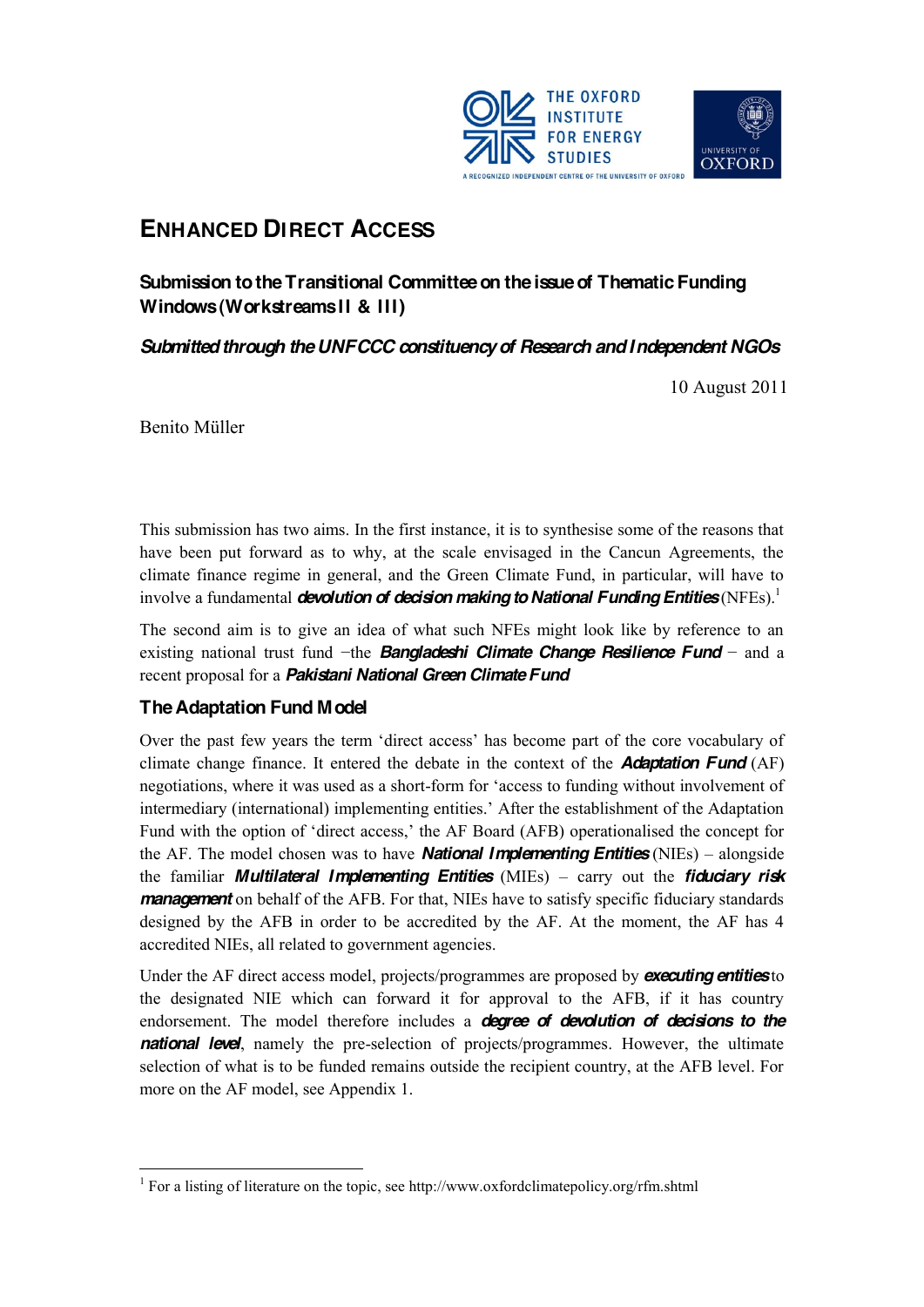### **Enhancement through National Funding Entities**

There have been arguments for some time that, in due course, the AF model of direct access will have to be enhanced by moving to a *full devolution of decision-making* to *National Funding Entities*. The rationale for introducing such national decision-making goes beyond 'direct access' to a multilateral fund.

For one, there are reasons of *legitimacy* and *effectiveness*. It has long been argued that climate change has to be 'mainstreamed' into national policy making. But it is at least questionable whether such a process can ever be fully effective if the decisions of how to implement it are taken abroad, outside the policy process which is meant to be engaged. Where there can be no doubt is that for of much of adaptation funding, which ultimately amounts to civil protection, only the national government has the legitimacy to decide who is to be protected and how. As concerns funding for mitigation, it also stands to reason that a full devolution of funding decisions on a performance basis increases effectiveness, not least because the national level is better equipped to ensure performance.

In the context of the overall ambition for climate finance laid down in the Cancun Agreement (mobilization of up to \$100 billion annually by 2020), National Funding Entities can also be argued for in terms of **efficiency**. Managing funds – approving, monitoring, and evaluating funded activities – requires personnel. A recent report based on public sector funding agencies  $-$  donor agencies, MDBs  $-$  estimated that it takes between 240 and 400 people to manage \$1 billion.<sup>2</sup> While it is unlikely that all of the Cancun funds would be managed in that way, or for that matter be additional to what is being managed already, expectations are such that the management is likely to require several thousand additional personnel. And it stands to reason that the most efficient scenario is not to house them in donor agencies or multilateral funds, but in the recipient countries.

These are some of the reasons that have been put forward for basing the emerging global climate finance regime on National Funding Entities. As concerns the Green Climate Fund, this has a number of important implications. For one, it means that if it is to work at scale, the GCF will have to enhance its direct access mode by adopting a *throughput model of resource allocation to in-country NFEs*. But this will not be possible overnight. The first task for the GCF towards such enhanced direct access will have to be an extensive and focused effort of *institutional capacity building* in the recipient countries to create the enabling environment for this throughput model of direct access. It also means that there will have to be a pilot programme to determining which National Funding Entity model is most suited for the purposes of the GCF. For example, it stands to reason that the Adaptation Fund NIEs, being focussed on implementing adaptation projects and programmes, may not automatically be best at handling the more extensive functions expected of NFEs. We are at the moment simply not in a position to tell what would work, and what would not.

The rest of this brief is to give an idea of how NFE could be structured by looking at two examples: The existing Bangladesh Climate Change Resilience Fund and a recent proposal for a Pakistani Green Climate Fund.

<sup>&</sup>lt;sup>2</sup> David Ciplet, Benito Müller, and J Timmons Roberts, *How many people does it take ... to administer long-term climate finance?*. ecbi Policy Report, *Oct-10*

http://www.oxfordclimatepolicy.org/publications/documents/StaffingIntensityOctober2010.pdf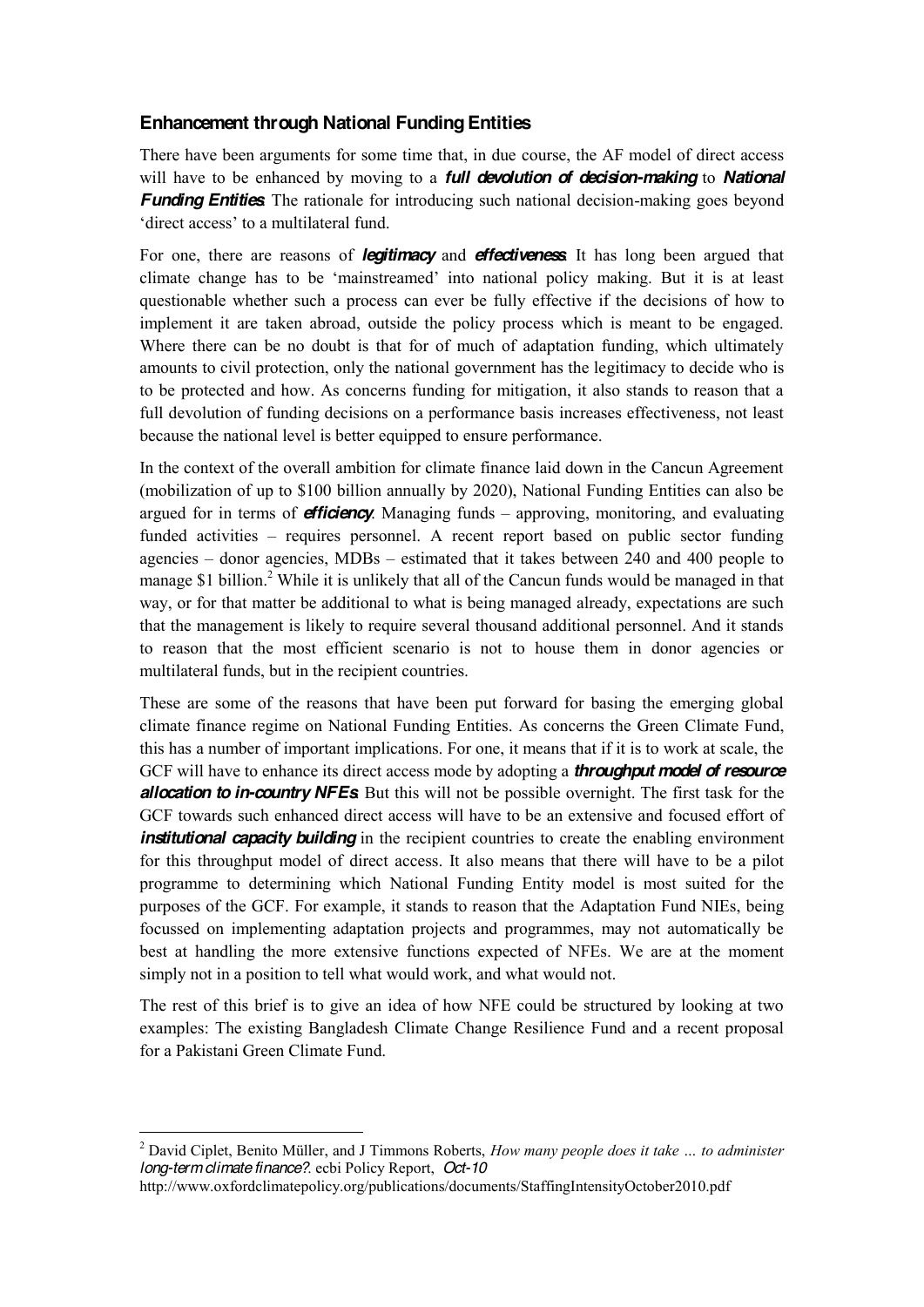### **The Bangladesh Climate Chance Resilience Fund**

### *History*

Bangladesh, a country acknowledged as being particularly vulnerable to the impacts of climate change, has had a national ten-year *Climate Change Strategy and Action Plan* (BCCSAP) since September 2008. In December of the same year a draft concept Note<sup>3</sup> on a Multi-Donor Trust Fund for Climate Change (MDTF) to support the implementation of this national strategy was circulated. *The benefits of having a MDTF*, according to the Note, *are many: high-level coordination, elimination of overlaps, donor harmonization, flexibility in fund management, transparency, and the possibility of attracting additional funds from both local and external sources.* The MDTF was meant to become *a 'one-stop' mechanism for large-scale climate change financing in Bangladesh.*

The MDTF was to be institutionally divided into a *Policy Council*, a *Management Committee*, a *Secretariat*, and an *Administrator*. <sup>4</sup> A *Trustee* was to disburse the funding under two windows: an *on-budget window* for funding public sector projects; and, an *off***budget window** for funding projects from civil society. However, the concept very soon ran into considerable opposition, particularly from Bangladeshi civil society organisations, primarily due to the envisaged involvement of the World Bank in the management of the MDTF.

In the course of the following protracted negotiations regarding an international climate change fund, the Government of Bangladesh in 2009 established the *Bangladesh Climate*  **Change Trust Fund**, supported exclusively through its annual budgetary allocation (\$385) million since FY2008/9) for adaptation and capacity building. In 2010, the international negotiations finally resulted in the establishment of the *Bangladesh Climate Change*  **Resilience Fund** ('the Fund'), currently supported by contributions from the UK (\$86.7) million), Denmark (\$1.6 million), EU (\$10.4 million) and Sweden (\$11.5 million).  $5$  Like the MDTF, the Fund is conceived as a 'one-stop mechanism' with two funding windows: an onbudget window for public sector projects and an off-budget window for civil society and private sector projects. The off-budget window is currently earmarked for 10% of the funding, and is managed through the Palli Karma Sahayak Foundation  $(PKSF)^6$  as an implementing entity. In May 2011 the Fund approved its first project (the construction of 50 new cyclone shelters and reparation of about 50 others along with the construction of rural roads), and has since approved two further projects.

<sup>&</sup>lt;sup>3</sup> Government of the People Republic of Bangladesh, Multi-Donor Trust Fund For Climate Change (MDTF), Draft Concept Note, 22 December 2008

Country Director of the World Bank.

<sup>5</sup> The creation of two separate climate change funds has given rise to further criticism: *An alliance of civil society and non government organisations has demanded an autonomous body with democratic ownership of the government and other stakeholders for management of the climate funds of the FRIDUITY*, ... *They also called for a single national mechanism to manage all local and international climate funds under the guidelines of the Bangladesh Climate Change Strategy and Action Plan (BCCSAP).*[BSS, "Democratic ownership of climate funds demanded", *Daily Sun,* 20 July 2011, http://www.daily-sun.com/?view=details&type

<sup>=</sup>daily\_sun\_news&pub\_no=281&cat\_id=1&menu\_id=10&news\_type\_id=1&news\_id=58885&archiev  $=$ yes&arch\_date=20-07-2011]<br>  $\frac{6 \text{ http://www.pksf-bd.org/}}{20}$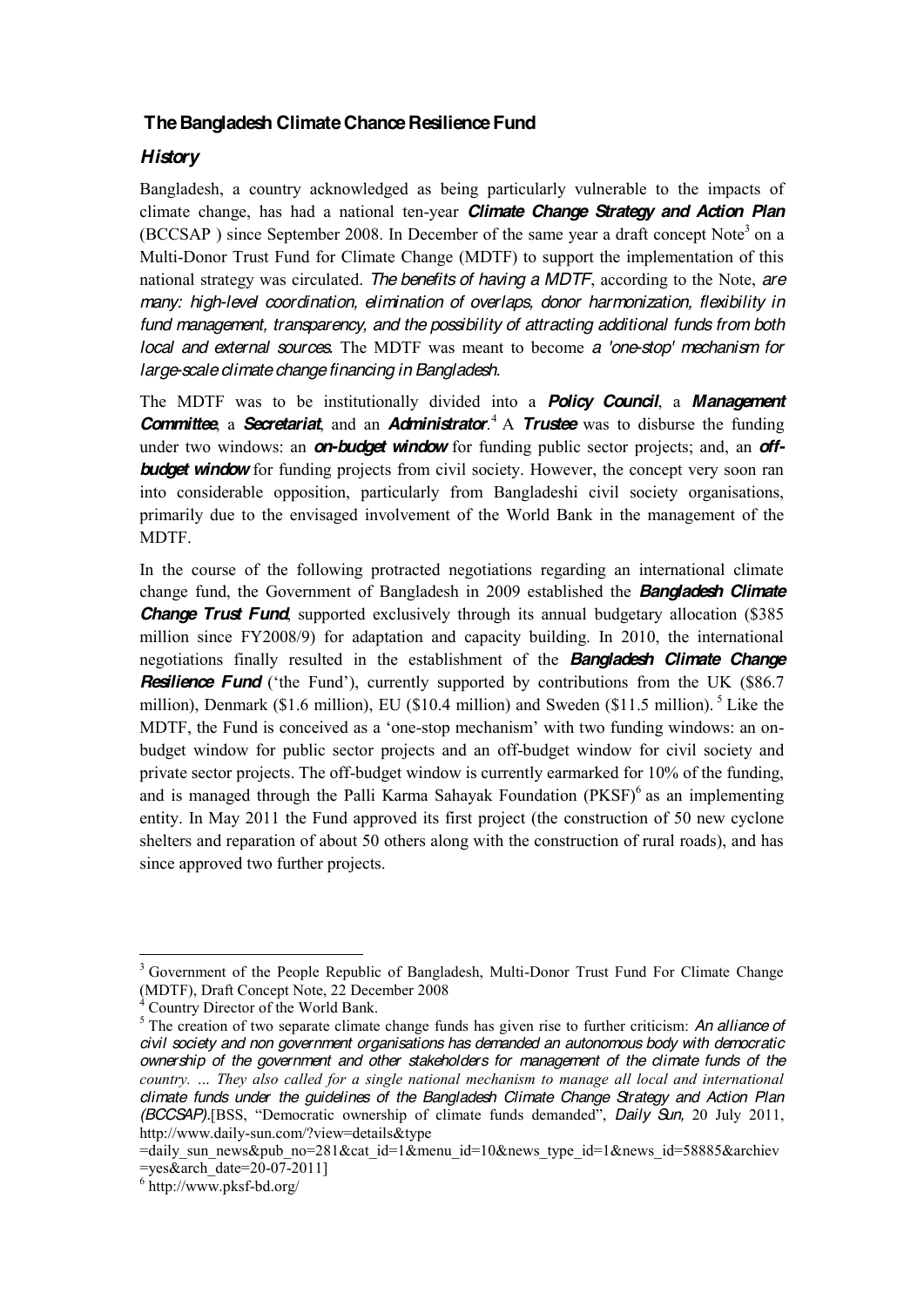### *Governance*

The Fund is governed a two-tier system, consisting of (i) a *Governing Council* – chaired by the government<sup>7</sup> – to provide overall strategic direction and guidelines, and to ensure alignment with the BCCSAP, and (ii) a *Management Committee*, responsible for developing a work programme, ensuring implementation in line with the agreed implementation manual, and considering grant requests submitted by various line ministries and other eligible institutions. A *Secretariat,* established at the Ministry of Environment and Forests (MOEF), is to support both the committees on a day-to-day basis. Finally, the World Bank Bangladesh office serves as *Trustee* of the Fund, for a 1 percent compensation. All investments of the Fund are implemented and executed by the Government of Bangladesh and designated domestic agencies. The role of the World Bank, apart from trustee function, is to provide mainly technical and advisory services, knowledge dissemination, programme administration, and project preparation, appraisal and supervision.

# *Functions*

A *Governing Council* provides overall strategic direction and guidance to the Fund and ensures its alignment with the BCCSAP. The primary responsibilities of the Governing Council are to:

- Provide advisory guidance on programme strategic goals and alignment with CCSAP, grant criteria and high-level issues, such as, transfer of fiduciary management responsibility to GOB
- Oversee overall management and utilization of BCCRF
- Approve DPPs prepared for projects to be funded by BCCRF  $\bullet$
- Review the achievement of results envisaged by the BCCRF
- Provide advocacy support
- Issue resolutions at close of Governing Council meetings endorsed by the majority (defined as 80% of members)

A *Management Committee* is responsible for developing a work programme, ensuring that the Fund is implemented in line with the agreed implementation manual, and considering grant requests submitted by various line ministries and other eligible institutions. The primary responsibilities of the Management Committee are to:

- $\bullet$ Review and endorse the Implementation Manual
- Review and endorse the Fund's work programme and budget allocations
- Carry out a detailed review of and endorse grant requests submitted by the Secretariat
- Recommend projects for preparation (including DPP by the line agency and appraisal  $\bullet$ of the World Bank),
- Ensure that grant requests submitted are in line with the agreed implementation  $\bullet$ manual

Both the Governing Council and the Management Committee include representatives from line ministries, Development Partners and Civil Society.

A **Secretariat**, established at the Ministry of Environment and Forests' Climate Change Department, supports the Management Committee and Governing Council and manages the day-to-day operations of the BCCRF.

The *World Bank* Bangladesh Office provides a number of functions to the Fund:

 <sup>7</sup> Council Chair: Minister of Environment and Forests (MOEF), Council Secretary: Secretary MOEF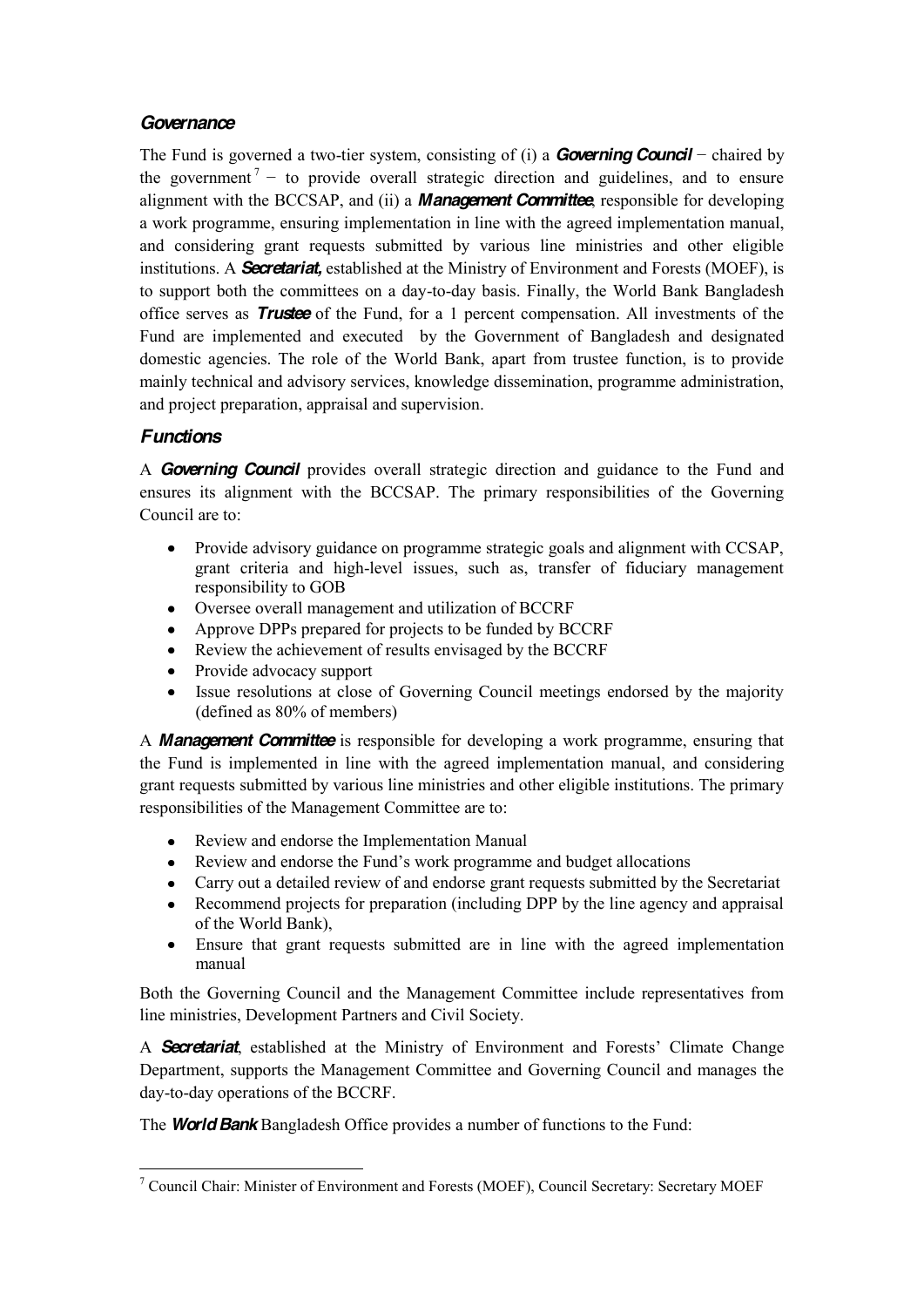- *Resource Management Staff:* establish Activities Codes, allocate BB, establish TF  $\bullet$ accounts structure, process contracts, other.
- *Legal Department:* drafts Agreement with Donors and Grant Agreements with  $\bullet$ Recipients.
- *Procurement Specialist:* provides technical support and clearance for procurement methods for contracting all services, goods, or works financed by the TF.
- *Financial Management Specialist:* responsible for defining eligible disbursements for  $\bullet$ recipient-executed grants, carrying out accounts audits, reviewing independent audit reports, and performing due-diligence on recipients and NGO executing activities.
- *Loan Department:* disbursing recipient grants.
- *Client Connection:* interface with clients



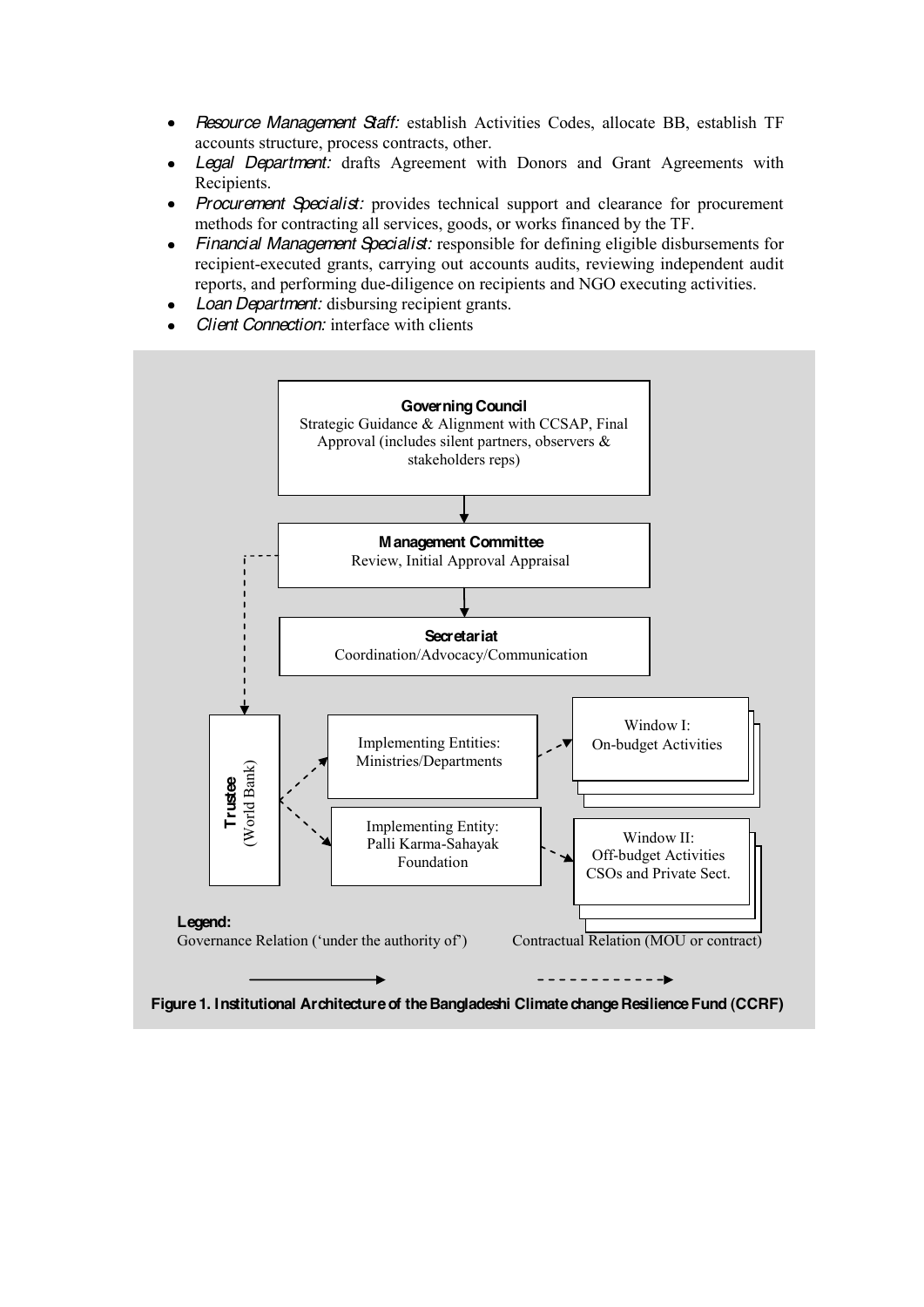### **A Pakistani National Climate Change Fund**<sup>8</sup>

Pakistan's financing needs for mitigation and adaptation actions are estimated to range between US \$ 14-31 billion a year. During the past two years, projects amounting to approx. U\$ 14.5 billion were launched in the country of which U\$ 1.5 billion were made available from the national budget. This was matched by foreign assistance amounting to U\$ 3 billion. Notwithstanding the increased budgetary allocation and foreign assistance, the gap between the resources and needs is huge and likely to stay the same.

The international community has thus far agreed to mobilize US \$ 100 billion annually with effect from 2020, in addition to promising US\$10 billion annually for three years (2010-12) for quick start financing. Simply put, the need for financing by the developing countries will exceed the supply. This situation is unlikely to change in the near or long term future. Also if countries like Pakistan want to mitigate the adverse impacts of climate change, they will have to rely on domestic resources to a considerable extent.

Many developing countries have already recognized this and have developed national funding mechanisms devoted to climate change. Some countries are either establishing or putting into operation, dedicated national funding entities. The common features amongst these national funding entities are:

- a. Desire to upgrade national action on climate change;
- b. Secure and manage funding to support this action both from international and national sources;
- c. Ensure that these activities are fully mainstreamed into their development strategies and plans;
- d. Accord certainty to local and foreign investors in the carbon market; provide incentives to the local and international financial entities for their operations in the country;
- e. Guarantee insurance to foreign investors as well as donors that climate change actions will be cohesive and in line with both national and international priorities; and
- f. Ramp up and mobilize local financial resources through levies, regulatory incentives as well as by promoting climate risk management tools such as crop/flood insurance etc.

Even though some of these emerging local funding entities differ on their specific objectives, their sources, and their governance, all of them address their climate change-related priorities. Some have focused on objectives, such as Bangladesh on climate resilience, Amazon Fund of Brazil on sustainable forest management, and China on clean energy investments. In addition, most are also mobilizing funding of their own from other national sources such as in the case of Brazil which benefits from oil revenues, India from coal, China from CDM proceeds, and Ecuador from pledges against its decision to forego oil exploration in a vast area of Ecuador.

Pakistan's situation clearly indicates the need for creating a National Green Climate Change Fund, which would operate as a national body responsible for overseeing, coordinating and directing all governmental and non-governmental financial resources for climate change-related projects in the country. It will function as the country's representative body in the international financial regime for climate change.

The Climate Change Fund will be directly responsible to the Prime Minister's Committee on Climate Change and will work closely with the National Authority on Climate Change Cell and the CDM and NAMA Council. It will operate solely as a financial arm of the Climate Change Institutional Mechanism, directing and allocating funds for projects undertaken by the Climate Change Cells and CDM cell whilst not undertaking projects on its own.

### *Proposed Composition*

The National Green Climate Change Fund (NGCCF) should have representation from both the private and public sectors. It will ensure donors' participation in its decision-making process. The

<sup>&</sup>lt;sup>8</sup> Reproduced with kind permission by the publisher from Farrukh Igbal Khan, with Sadia Munawar, *Institutional Arrangements for Climate Change in Pakistan*, Sustainable Development Policy Institute (SDPI), Project Report Series # 19, July 2011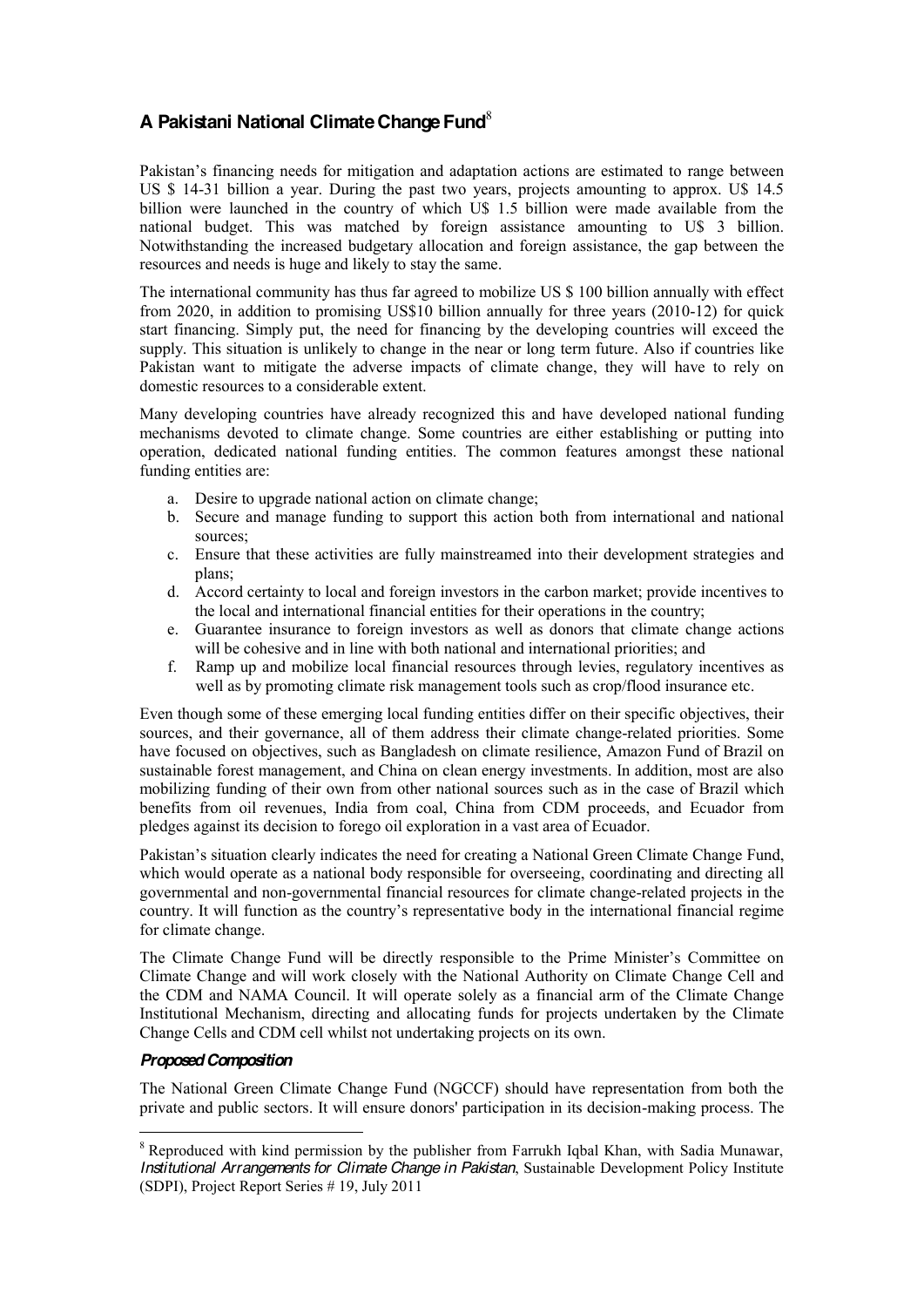NGCCF will be governed by a Board, serviced by a Secretariat and will have a Trustee to ensure fiduciary management of its funds. The members of the Board will include representatives from the following:

- a. Ministry of Finance;
- b. Ministry of Industries;
- c. Ministry of Environment;
- d. Ministry of Agriculture;
- e. Ministry for Science and Technology;<br>f. Ministry of Commerce;
- Ministry of Commerce;
- g. Three representatives from the civil society, academia and think tanks;
- h. Three representatives from the private sector;
- i. Chairperson of the CDM and NAMA Council;
- j. Executive Director of the National Authority on Climate Change.

#### **Terms of reference of the National Climate Change Fund (NCCF)**

#### *Oversight*

- Ensure that financing is delivered to projects in line with climate change–related national  $\bullet$ strategies.
- Ensure that climate change activities to be financed are duly mainstreamed into these  $\bullet$ national development strategies.
- Establish, and to manage, performance criteria for financing and delivery of results if and  $\bullet$ when needed.
- Coordinate financial resources and approve funding requests.  $\bullet$
- Establish systems for review, monitor, and where applicable, accredit and verify performance.

#### *Financial Support*

- Receive and manage funds from global funding mechanisms (including additional ones that  $\bullet$ may be established). Mobilise and leverage additional resources.
- Ensure responsible and sound fiduciary management of funds. Manage the programme  $\bullet$ cycle of funds disbursed.

#### *Standard Setting*

- Develop relevant national eligibility and performance criteria.  $\bullet$
- Develop economic, social, and environmental safeguards to ensure that activities funded are  $\bullet$ in line with national priorities.
- Establish methods for performance assessment and evaluation in general, and more  $\bullet$ specifically for funding, where the measure of performance does not have obvious readymade standards and metrics (policies and measures).

#### *Accountability*

- $\bullet$ Develop the ability to report on performance, either for internal performance assessment purposes or for performance reporting if and when needed.
- Ability to maintain registers if and when needed.  $\bullet$
- Monitor and evaluate.
- Reach out to civil society and stakeholders in general. $\bullet$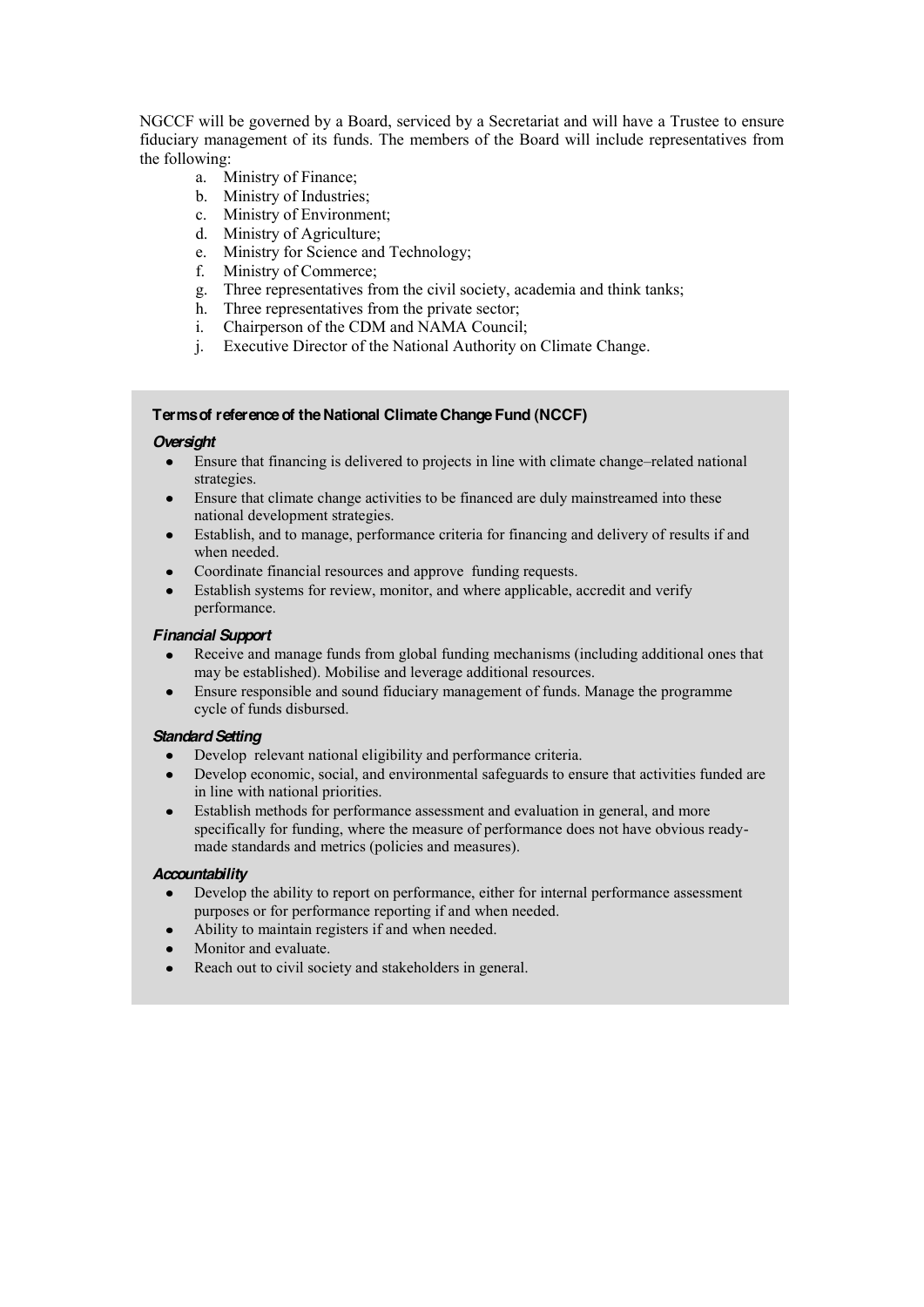### **Appendix 1. Decision-making in Direct Access through NIEs**

'Direct access'  $-$  as implemented by the Adaptation Fund Board (AFB)  $-$  is schematically represented in Figure 1.1. Its defining characteristic is the involvement of National Implementing Entities, as national-level bodies involved in the AF project cycle.

As regards decision-making, the fact that certain decisions are taken in country is the only difference between direct and multilateral access in the AF model. The nature of these decisions and functions are laid out in the AF Operational Guidelines.<sup>9</sup>

### *Decision-making in the Adaptation Fund Project Cycle*

According to the Operational Guidelines (Para. 39), *the project cycle of the Adaptation Fund for any project or programme size begins with a proposal submission to the Secretariat by the NIE/MIE chosen by the government of the recipient country/ies. The submission is followed*  by an initial screening, project review and approval. However, there are a number of decisions that are taken prior to the submission to the Secretariat.

- For one, to enter the project cycle as conceived above, proposals have to be *endorsed*  by the relevant national governments.<sup>10</sup>
- Secondly, there will at some point inevitably be a project **appraisal** ('proposal elaboration' in Fig. 1.1) at the level of the **Implementing Entities** which project proponents will have to pass for the proposal to be forwarded for country endorsement.



**Figure 1.1. Modalities for Accessing Resources of the Adaptation Fund** Source: Adaptation Fund Brochure: p.5;

http://www.adaptation-fund.org/sites/default/files/AF\_broch\_CRAblue\_lores1.pdf

<sup>&</sup>lt;sup>9</sup> http://www.adaptation-fund.org/policies\_guidelines<br><sup>10</sup> 20. Every proposal for funding must be endorsed by the requesting government.

 *<sup>21.</sup> Each Party shall designate and communicate to the Secretariat the authority that will endorse on behalf of the national government the projects and programmes proposed by the implementing entities.*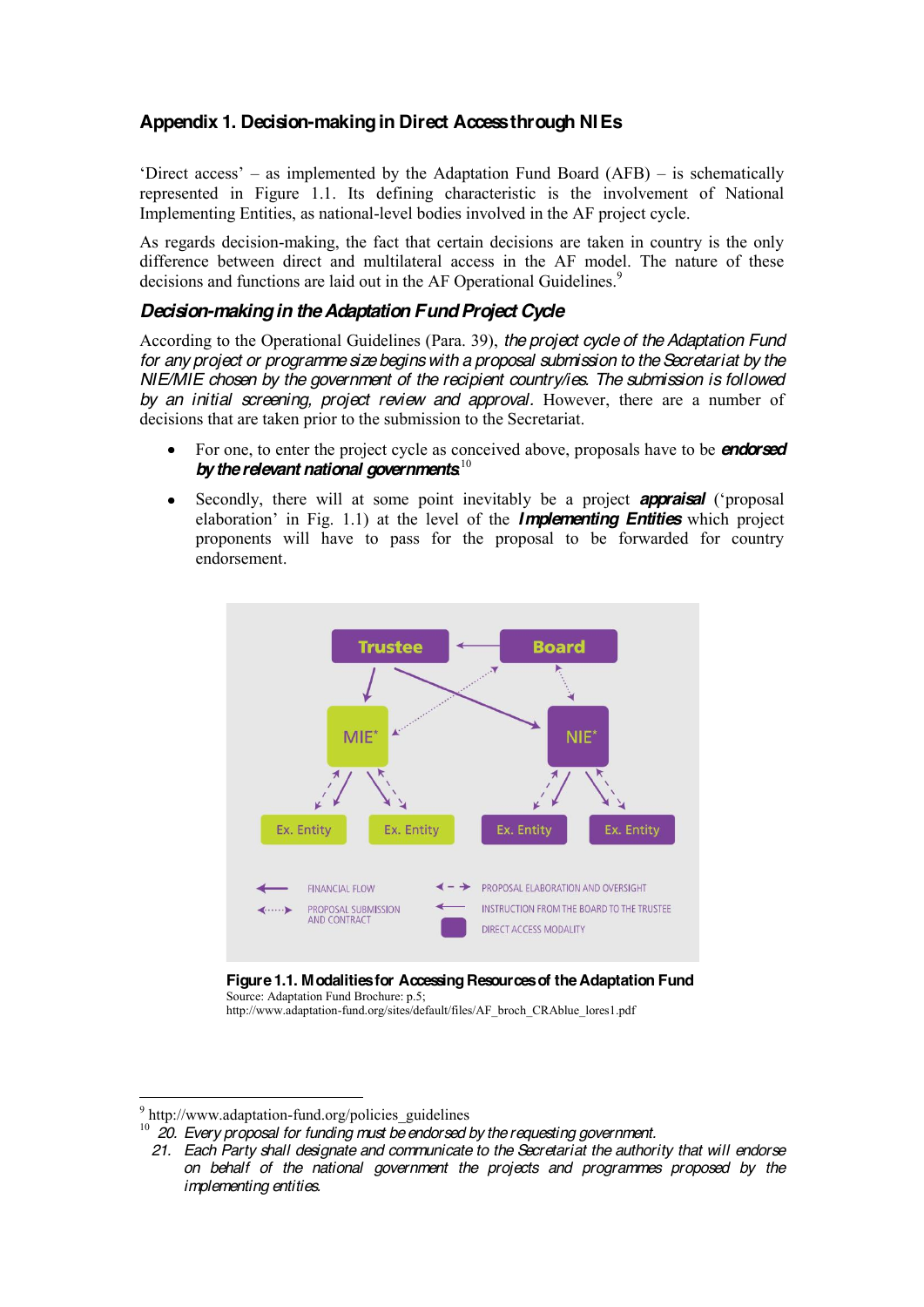

### **Figure 1.2. The Adaptation Fund (one-step) Project Cycle**

Source: Adaptation Fund Brochure: p.7; http://www.adaptation-fund.org/sites/default/files/AF\_broch\_CRAblue\_lores1.pdf

In short, there is a *pre-selection process* for project proposals to be forwarded to the Adaptation Fund, and the key to the direct access route is that the decisions involved are all *devolved to the recipient country level*, indeed – given the nature of the existing NIEs – *to the recipient governments* (see Box 1.1.). The decision whether a (pre-selected) proposal gets funded, however, remains 'abroad', ultimately at the level of the Adaptation Fund Board (based on recommendations by the AFB Secretariat, and the AFB Programme and Review Committee (see Figure 1.2.). $<sup>11</sup>$ </sup>

### *Adaptation Fund Monitoring, Evaluation and Review*

While the *Board is responsible for strategic oversight of projects and programmes implemented with resources from the Fund*, *the Ethics and Finance Committee, with support of the Secretariat, will monitor the Adaptation Fund portfolio of projects and programmes*.[Para. 47] *Implementing entities shall ensure that capacity exists to measure and monitor results of the executing entities at the country-level*.[Para. 48]

 <sup>11</sup> *40. In order to expedite the process of approving projects and reduce unnecessary bureaucracy, it is proposed that small-size projects undergo a one-step approval process by the Board. The proposed project cycle steps are as follows:*

*<sup>(</sup>a) The project proponent submits a fully developed project document based on a template approved by the Board (Annex 3, Appendix A). Proposals can be submitted to the Board through the Secretariat three times per year or as may be decided at any time by the Board depending on the flow of requests and the available resources. The timetable for the submission and review of proposals will be synchronized with the meetings of the Board to the extent possible.*

*<sup>(</sup>b)* The Secretariat will screen all proposals for consistency and provide a technical review. It will *then forward the proposals with the technical reviews to the Projects and Programmes Review Committee for review, based on the criteria approved by the Board (Annex 3). Screening by the Secretariat will be conducted as soon as possible, and within fifteen (15) working days.*

*<sup>(</sup>c) The Secretariat will send all project proposals received with technical reviews to the Project and Programmes Review Committee four weeks prior to the Adaptation Fund Board meeting. The Project and Programmes Review Committee will review the proposals and give its recommendation to the Board for a decision at the Meeting. The Committee may use services of independent adaptation experts to provide input into the review process if needed. The Board can approve or reject a proposal with a clear explanation to the implementing entities. Rejected proposals can be resubmitted after consideration of the reasons for rejection.*

*<sup>(</sup>d) The proposals approved by the Board will be posted on the Adaptation Fund website. Upon the decision, the Secretariat in writing will notify the proponent of the Board decision.*